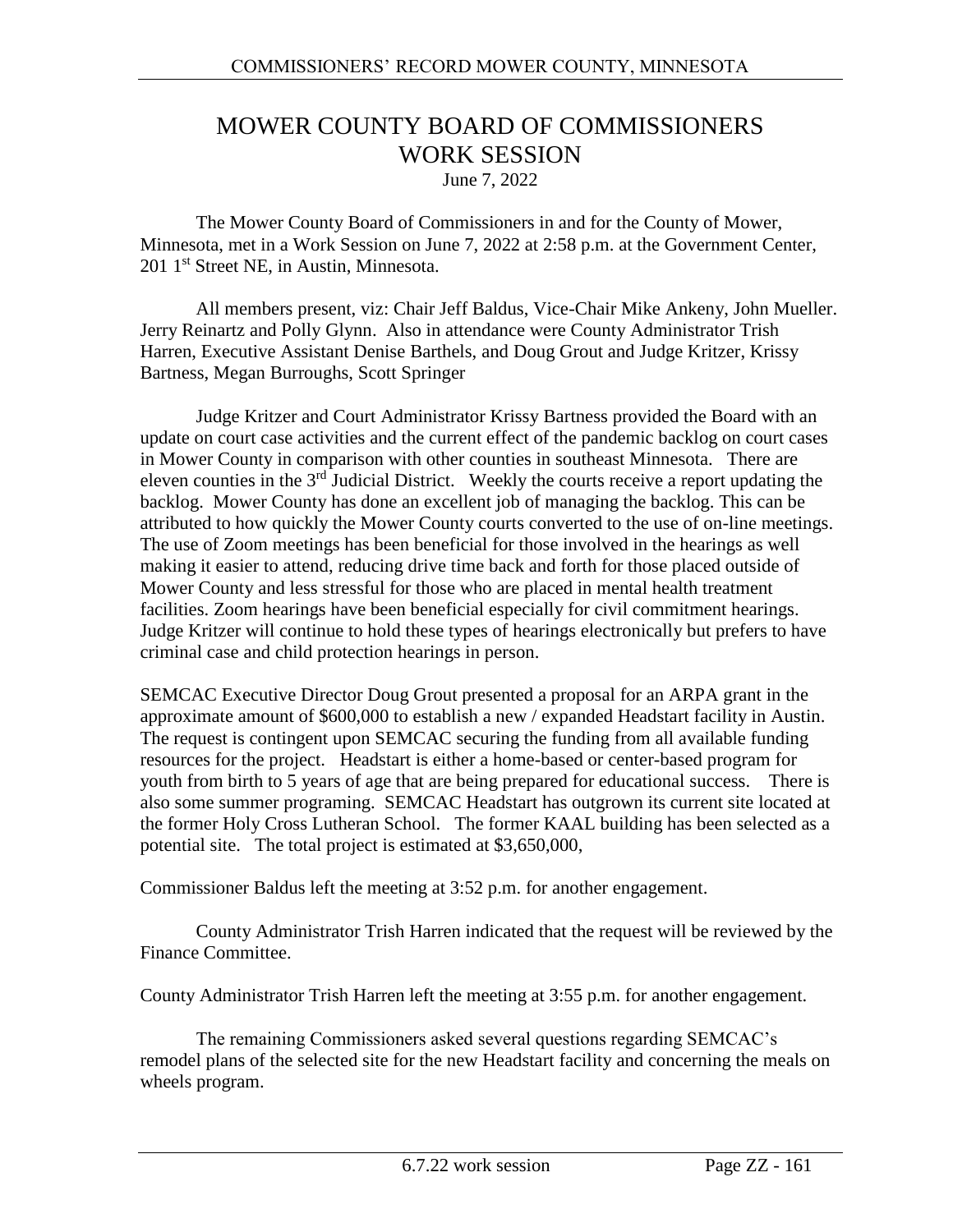The work session concluded at 4:00 p.m.

## **THE MOWER COUNTY BOARD OF COMMISSIONERS**

**BY:\_\_\_\_\_\_\_\_\_\_\_\_\_\_\_\_\_\_\_\_\_\_\_\_\_\_\_\_\_\_\_\_\_\_\_\_\_\_\_\_\_\_\_**

**Attest:**

**Chairperson**

**By:\_\_\_\_\_\_\_\_\_\_\_\_\_\_\_\_\_\_\_\_\_\_\_\_\_\_\_\_\_\_\_\_\_\_\_ Clerk/Administrator**